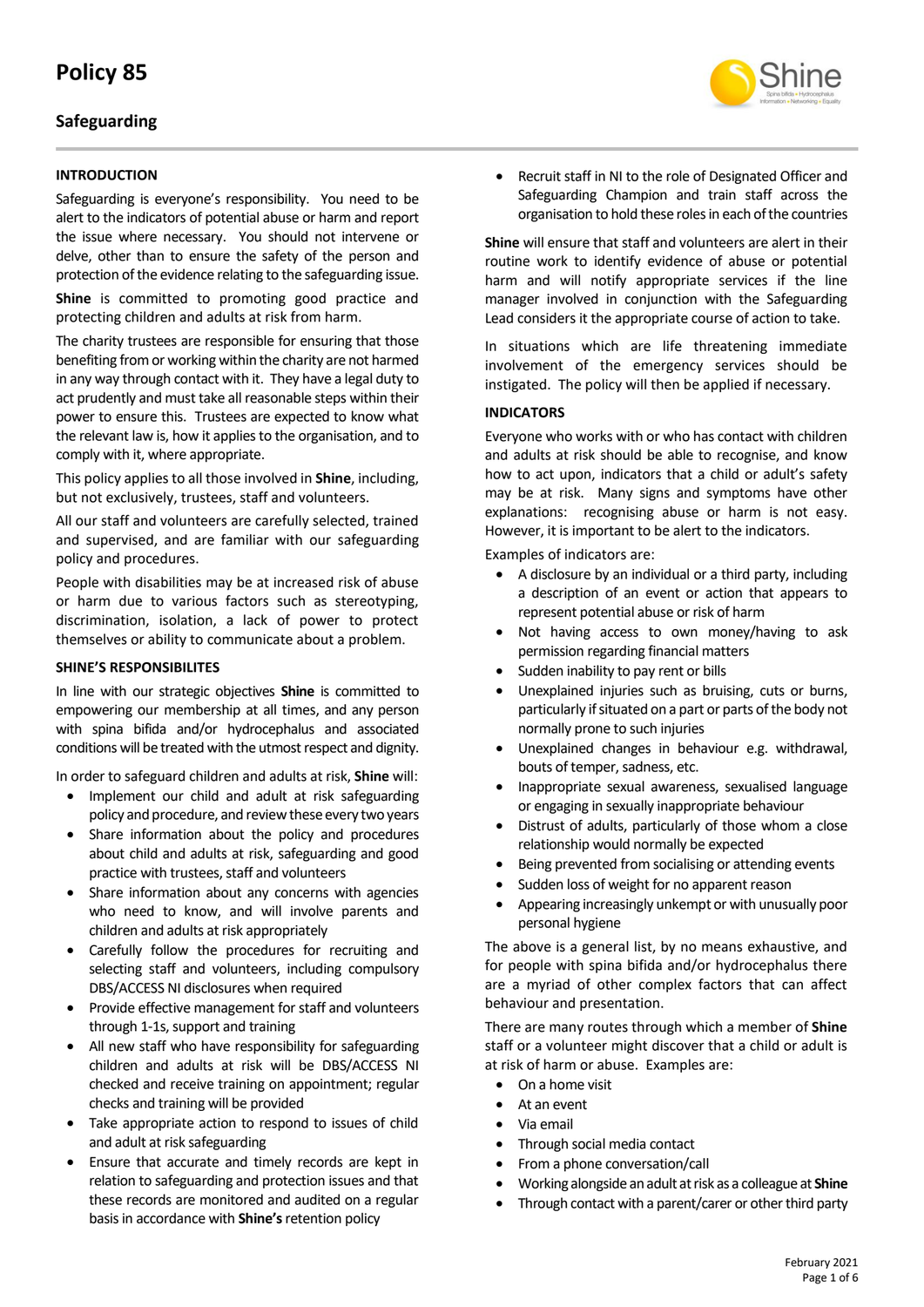## **Safeguarding**

### **DEFINITIONS**

**Harm** can be defined as ill treatment or the impairment of health, safety, or development (including physical, intellectual, financial, emotional, social and behavioural development) either self-inflicted (i.e. self-harm) or inflicted by others;

**Health** means physical and mental health

**Ill treatment**includes physical and non-physical ill treatment. The Care Act defines an **adult at risk of abuse or neglect** as someone who has needs for care and support, who is experiencing, or at risk of, abuse or neglect and as a result of their care needs is unable to protect themselves. A further definition of an adult at risk can be defined as a person aged 18 or over, whose exposure to harm through abuse, exploitation or neglect may be increased by their personal characteristics and/or life circumstances.

Note: different definitions may apply in different counties.

#### **TYPES OF ABUSE/HARM**

**Physical abuse/harm** is the deliberate injury of a child or adult at risk or failure to prevent physical injury or suffering.

**Financial or 'material' abuse** includes theft, fraud, exploitation, pressure in connection with wills, property or inheritance or financial transactions, or the misuse or misappropriation of property, possessions or benefits.

**Psychological/emotional abuse** is persistent emotional ill treatment causing severe and persistent adverse effects on the person's wellbeing. It may involve making the person feel worthless, inadequate or only valued for what they can do for another person. It may also involve making the person feel frightened or in danger or exploiting or corrupting them.

**Sexual abuse** involves forcing or enticing a person to take part in sexual activities which they can't or don't consent to, even if the child or adult at risk concerned is not aware of what is happening. It includes either being the subject of or being forced to watch sexually explicit images/videos.

**Neglect** is the persistent failure to meet the child or adult at risks basic physical or psychological needs and is likely to seriously impair the person's health or development.

**Institutional abuse** is the maltreatment of a person (often children or older adults) from a system of power. Institutional abuse occurs within emergency care facilities such as foster homes, group homes, kinship care homes, and pre-adoptive homes.

**Bullying** is deliberate hurtful behaviour, sometimes repeated over a period of time, where it is difficult for the victims to defend themselves.

**Self-harm** is to deliberately injure oneself, which is sometimes (but not always) a sign of a person being at higher than normal risk of suicide - either intentional or not.

**Exploitation** is the improper use of a child or adult at risk for another's profit or advantage.

**Domestic abuse** is any incident of controlling, coercive, threatening behaviour, violence or abuse between those aged 16 or over who are, or who have been, intimate

partners or family members regardless of gender or sexuality. Where there is a possibility that children or adults at risk of seeing or hearing domestic violence, you have to consider that they may be harmed as a result and treat this as a safeguarding concern.

**Other forms of abuse** include female genital mutilation, honour-based violence/forced marriage, child and adult sexual exploitation (grooming) and radicalisation.

It is especially important when supporting families/members with a disability that research has shown that there is an increased risk due to vulnerabilities arising from their disability, e.g. increased dependency on personal care, reduced social contact and activities, possible communication or learning difficulties.

### **INVESTIGATION OF CASES OF CHILD AND ADULT AT RISK OF HARM OR ABUSE**

The most important aspect of child and adult at risk safeguarding is to discern what is serious and significant enough to constitute 'significant harm' and warrant investigation.

This is why contact with the line manager and other involved employees is the first important step to take, to decide what, or if, any further action must be taken. There must be no delay in making this contact.

**Remember** - local authorities (or the Health and Social Care Trust (HSCT) in Northern Ireland) have the lead responsibility for children and adults at risk about whom there are safeguarding concerns.

It is not the responsibility of **Shine** to investigate allegations of abuse. However, when invited and where appropriate, **Shine** employees should participate in strategy discussions, case conferences, and safeguarding plans. They may also have a role in supporting children, adults at risk and families through these processes.

### **SHARING INFORMATION WITH THOSE WHO HAVE PARENTAL RESPONSIBILITY**

The line manager will inform those with parental responsibility about allegations, and what steps **Shine** has taken, and offer support to them and the child or adult at risk. However, those with parental responsibility may not be initially informed in cases where:

- The person with responsibility may be the alleged perpetrator
- It is possible that the child would be intimidated into silence
- It is possible that it will put the child in more immediate danger
- There is a strong likelihood that important evidence could be destroyed
- The child does not wish the person with parental responsibility involved at that stage and is competent to make that decision

With regard to adults at risk, consent would need to be given by the adult member prior to informing parents and/or their primary carer (the issue of capacity may need to be considered). Consent needs to be given by the member prior to informing parents or primary carer.

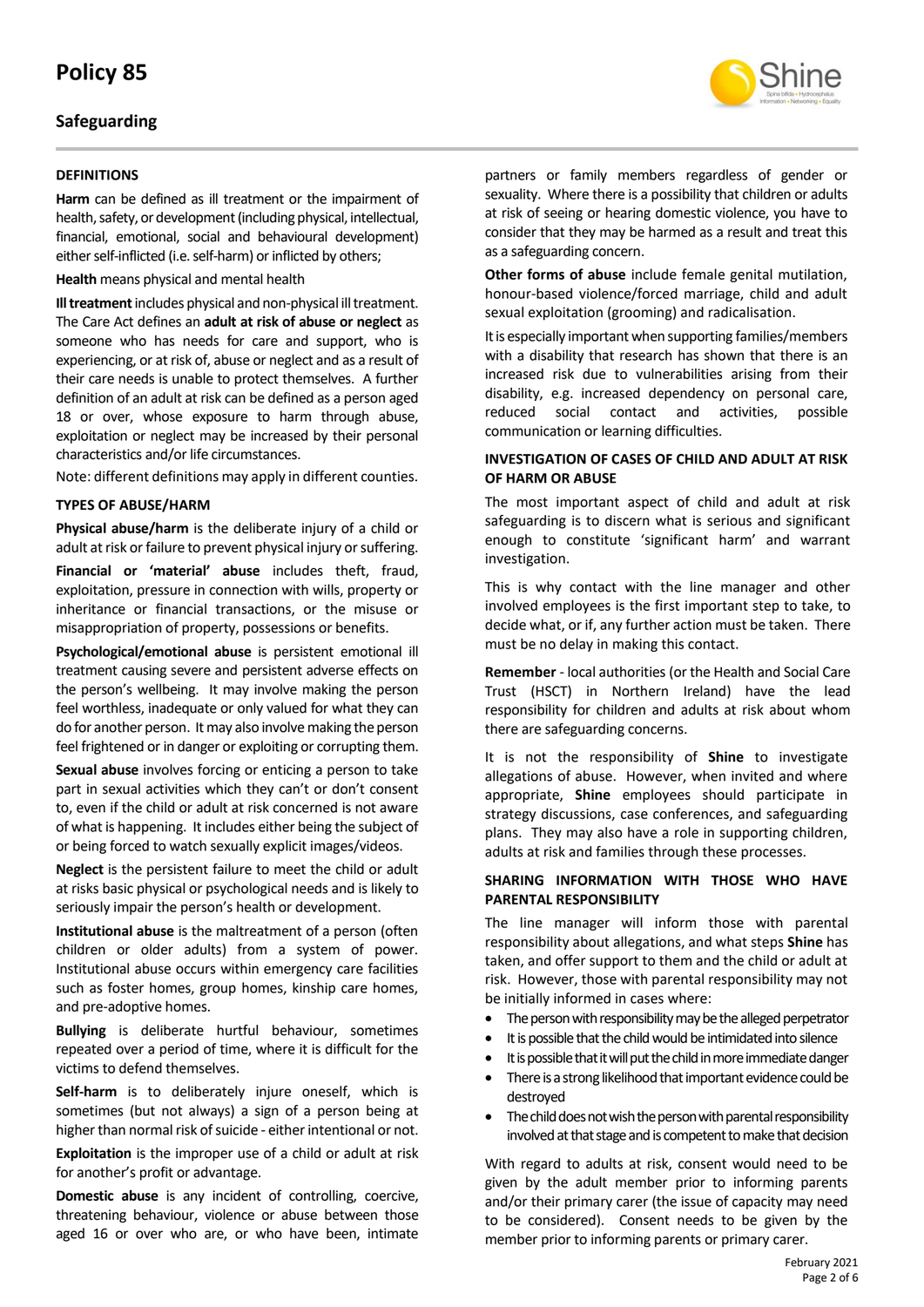# **Safeguarding**

Confidentiality will be maintained for all concerned and information will be shared on a **need-to-know basis** only. Please see the **Shine** confidentiality policy for further detail.

#### **PROCEDURE**

**What to do if you become aware or suspect abuse or harm** It is not possible to provide definitive instructions applicable to every situation when staff/volunteers come into contact with a child or adult at risk. However, the following defines the standards we expect from our staff and volunteers in relation to children and adults at risk.

**It is of paramount importance that if you suspect a child or adult is at risk of harm or abuse you must tell your line manager/Safeguarding Lead/Deputy Safeguarding Lead (Safeguarding Champion in NI) immediately.**

Remember, **ALWAYS**:

- Treat children and adults at risk with respect and dignity at all times
- Ensure that children and adults at risk rights to privacy and confidentiality are respected except on a need-toknow basis
- Work in partnership with parents, carers and other services wherever possible to ensure that children and adults at risk are safeguarded, while ensuring that the interests of the child or adult at risk are paramount.

Employees and volunteers must **NEVER**:

- Allow or engage in inappropriate touching of any kind, remembering that even 'innocent' touch may be inappropriate for the individual child or adult at risk
- Photograph or record without completion of permission forms
- Physically restrain a child or adult at risk unless it is for the purpose of preventing physical injury to anyone, preventing damage to property or preventing the person from committing a criminal offence - in all cases, any physical restraint used must be appropriate and reasonable to prevent the restraint being considered an assault
- Make racist, sectarian, sexist, discriminatory, disparaging or other remarks towards children or adults at risk
- Engage in rough or inappropriate physical games
- Use bad language in front of children or adults at risk
- Use threatening, abusive or violent language in front of a child or adult at risk
- Make sexually suggestive comments to or within hearing of a child or adult at risk
- Do anything of a personal nature for the person which they can do for themselves or which a parent or carer can do for them
- Never manage finances or handle money on behalf of a member
- **DO**: Listen and reassure

If managing a disclosure:

- Stay calm and reassure the person that they have done the right thing by telling you
- Always take any allegation seriously
- Do not make a child or adult at risk repeat information - it is not your role to investigate or prove the abuse has taken place
- Do not pass judgement or make derogatory comments about the alleged abuser, victim, or anyone involved
- Respect the trust that has been placed in you but explain that you must tell someone else in **Shine**
- Do not promise to keep the matter confidential
- Inform your line manager immediately and complete an incident reporting form jointly with that individual in the event you are unable to contact your line manager, you must contact the Safeguarding Lead or Deputy Safeguarding Lead - the form must be sent to the incidents email address and the Safeguarding Lead

The line manager/Safeguarding Lead or Deputy Safeguarding Lead will make the decision about whether the threshold is met to report the incident and will advise and support staff and volunteers and, after undertaking a preliminary assessment, will make a decision as to whether or not to refer the matter to a third party (local authority/HSCT) or meet with others involved or appropriate **Shine** employees to agree a way forward.

Except in emergencies, the member of staff who became aware of the incident is responsible for reporting all concerns of abuse to Safeguarding teams who, in turn, will arrange for notification to the police. If the incident has been reported by a volunteer, then the line manager is responsible for reporting the concern of abuse to Safeguarding teams. The member of staff should establish contact with the link person in Safeguarding at a local level to discuss concerns and clarify when a referral is being made and must thereafter maintain contact about progress of any investigation, until it is satisfactorily resolved. They will be supported throughout this process by their line manager/Safeguarding Lead.

Please contact any of the **Shine** safeguarding Leads for support, advice or follow-up – Heidi Watson, Sarah Carrier or Louise Jones. All cases referred and any action taken should be noted clearly and accurately on the **Shine** database, in date order. This should be completed by the member of staff, or, if it is a volunteer, by the line manager.

#### **RECORDING AND REPORTING PROCEDURES**

#### **Role of line managers**

An initial assessment with the line manager must take place as soon as possible, and always within twelve hours of a concern being raised. The timeframe is particularly important if there are any immediate steps that need to be taken to ensure the protection of the alleged victim.

If the line manager is unsure whether a matter referred to them should be formally referred to the local authority/HSCT, they should in conjunction with the member of staff seek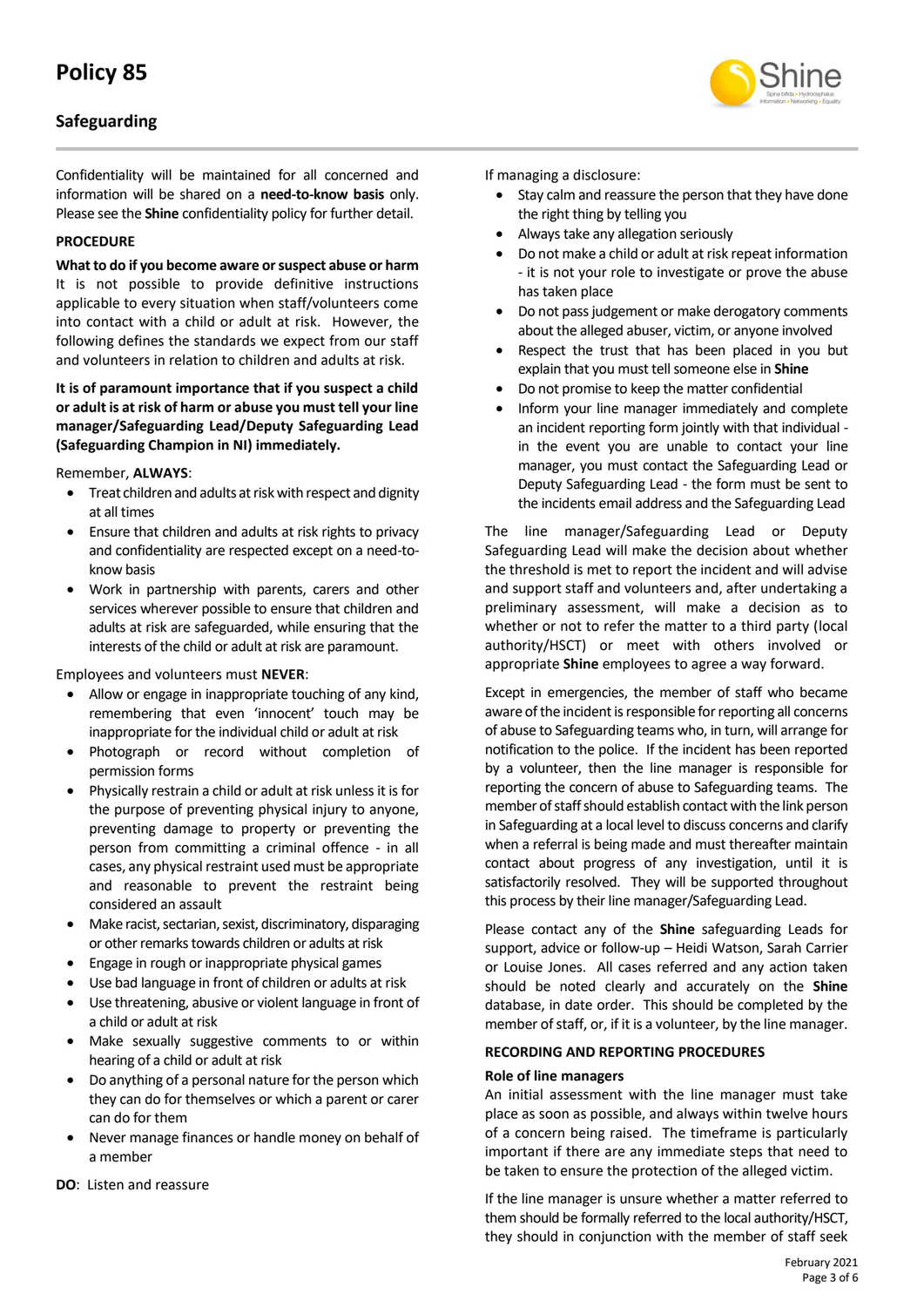# **Safeguarding**

guidance from the Safeguarding Lead/Deputy Lead in the first instance, and/or the local authority/HSCT. This will result in either a referral being made or other advice from Safeguarding being provided; such advice should be accurately recorded on the database.

If the decision is not to refer to Safeguarding, the reason for this should be recorded on the database. If necessary, seek advice from the local Safeguarding department or contact the 24-hour NSPCC Child Protection Helpline on 0808 800 5000 for advice.

All information and correspondence and communications must be properly recorded at this and every subsequent stage. Detailed and accurate notes must be kept on the **Shine** database. All documentation must be held on the database and will be retained in accordance with **Shine's** document retention policy. Any original evidence will be handed over to the local authority/HSCT.

In the case where a volunteer has raised a safeguarding issue, the line manager should establish contact with the link person in Safeguarding at local level to discuss concerns and clarify when a referral is being made and must thereafter maintain contact about progress of any investigation until it is satisfactorily resolved.

All feedback should be recorded on the database and on the **Shine** Incident Reporting Template (Appendix A).

The line manager should also:

- Promote child and adult at risk safeguarding awareness and ensure safeguarding training is provided every three years for all staff and volunteers in their area
- Ensure that all employees and volunteers are aware of, and have access to, full copies of the policy and procedures for reporting child and adult at risk abuse
- Ensure that the appropriate staff are notified if a child's name is placed on the Child Protection Register
- Attend inter-agency meetings in respect of child or adult at risk safeguarding investigations at a local level, if required
- Ensure that safeguarding is discussed at 1:1 supervision meetings
- Ensure that safeguarding is discussed at one regional/country team meeting each year
- Ensure that risk assessment forms are completed for all events

### **Role of Safeguarding Lead/Deputy (Adult Safeguarding Champion in NI)**

The role of the Safeguarding Lead is to:

- Promote child and adult at risk safeguarding awareness and ensure safeguarding training is provided every two years for Safeguarding Lead and Safeguarding Deputy Lead
- Implement and promote the safeguarding policy and procedure
- Notify lead trustees if a safeguarding issue arises relating to staff, trustees and volunteers or any safeguarding issue which could impact on the reputation of **Shine**



- Act as the main contact for safeguarding within **Shine**
- Provide information and advice re safeguarding issues and raise awareness about safeguarding
- Keep abreast of developments in safeguarding
- Prepare and seek SMT and Board agreement for an annual safeguarding action plan
- Review safeguarding policy every two years
- Monitor and review all referrals and allegations made by, or on behalf of, children and adults at risk to ascertain whether there is any pattern or concentration of incidents of a child or adult at risk abuse that requires a specific response
- Ensure that safeguarding is discussed at one service manager meeting each year
- Prepare a quarterly safeguarding report for the Board

#### **Contact details:**

**Safeguarding Lead: Heidi Watson** heidi.watson@**shine**charity.org.uk Telephone: 07776 596708

**Deputy Safeguarding Lead: Sarah Carrier** sarah.carrier@**shine**charity.org.uk Telephone: 07778 697716

**Safeguarding Champion NI: Louise Jones** [louise.jones@](mailto:louise.jones@shinecharity.org.uk)**shine**charity.org.uk Telephone 07816 966863

### **Dealing with allegations made against staff or volunteers regarding inappropriate actions with children or adults at risk**

The Finance Director (or if not available the CEO) must make sure any allegations are reported to the Charity Commission.

Children and adults at risk may be subjected to abuse by those who work with them. Allegations of abuse against staff or volunteers must be taken seriously and reported to the Safeguarding Lead or the CEO, or in their absence, another member of SMT who will deal with them sensitively and expediently. The child or adult at risk's interests are of paramount concern. Their views and wishes must be given careful consideration at all times and they should receive appropriate support.

The matter should not be recorded on the database. All relevant information should be held centrally by the Finance Director.

Investigations into alleged abuse by employees or volunteers may have three related, but independent strands, which can run in parallel:

- 1. Child and adult at risk safeguarding reporting to appropriate services
- 2. A police investigation into a possible offence
- 3. Disciplinary procedures where it appears that the allegations may amount to misconduct or gross misconduct on the part of staff or volunteers

Where an incident of abuse or assault by a member of staff or volunteer is witnessed and evidenced to have occurred, disciplinary proceedings will be invoked immediately, with the person concerned placed on precautionary suspension pending the outcome of further enquiries. They should have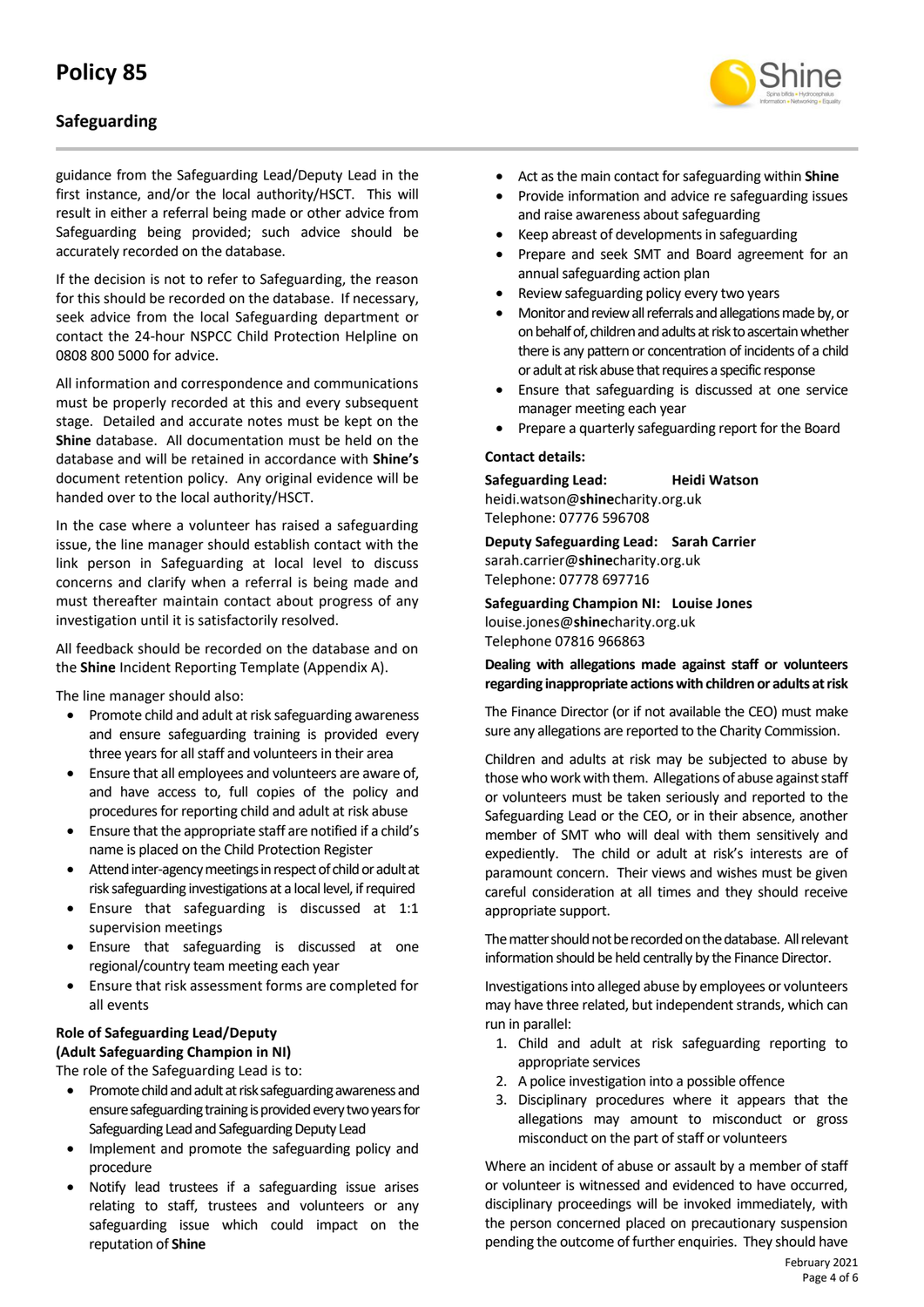

## **Safeguarding**

no contact with the family/member and their access to online accounts and telephone should be suspended.

However, where an allegation or suspicion of abuse arises involving a member of staff or volunteer which cannot immediately be proven or disproven, the line manager of the alleged perpetrator must immediately make sure that contact between the two parties (and their families if relevant) is stopped. This may include redeployment to tasks which do not involve direct contact either with the persons concerned or any member, if such tasks are available.

If **Shine** is aware that a staff member or volunteer it has placed on precautionary suspension also works with children or adults at risk for another organisation, (either as a member of staff or volunteer), it will ensure that the other organisation is informed of the suspension and the subsequent outcome. **Shine** should liaise with the local authority/HSCT and police regarding the progress of the investigation.

If a criminal investigation process is completed and there is insufficient evidence to pursue a criminal prosecution, and if a local authority/HSCT investigation has been completed and there is insufficient evidence then a disciplinary investigation will be undertaken to determine "on the balance of probabilities" whether or not the alleged incident has occurred. Sometimes a child or adult at risk can retain a loyalty towards those who care for or who are responsible for them which makes it difficult for them to say anything against them. When a person refuses to lodge a complaint with the police, or withdraws a complaint previously made. **Shine** is still obliged to pursue an internal disciplinary enquiry to determine whether any disciplinary action is required.

Any disciplinary action will be carried out in accordance with **Shine's** disciplinary policies. Where such an investigation has concluded that a staff member or volunteer has abused a child or adult at risk, **Shine** will:

- Initiate appropriate disciplinary action
- Arrange notification to DBS/ACCESS NI and the Independent Safeguarding Authority (ISA) register

Where concerns have been investigated internally through disciplinary procedures and are not substantiated, this outcome should be explained by the line manager to the child or adult at risk and their family and, where appropriate, the opportunity given to invoke the complaints procedure.

SHINE has a duty of care towards its staff and volunteers and will seek to ensure that anyone against whom an allegation is made is treated fairly and in an open and honest manner. They should be supported to understand why the concern has arisen and be kept informed about the progress of the investigation. Precautionary suspension and inquiry may cause stress for anyone suspected of abuse and it is important that management offers advice and support to staff/volunteers. It will always be made clear that precautionary suspension is not disciplinary action in itself.

#### **RELATED POLICIES**

This policy and procedure should be read in conjunction with the following policies and procedures:

- Recruitment of Staff and Volunteers
- DBS/Access NI
- Social Media Policy
- Bullying and Harassment
- Whistleblowing
- **Confidentiality**
- Retention of Documents

#### **REVIEW OF POLICY AND PROCEDURES**

This policy and the procedures will be reviewed every two years or in the following circumstances:

- changes in legislation
- government guidance as a result of any other significant change or event

Any staff member or volunteer who breaches any of these procedures may be subject to disciplinary action. Staff and volunteers must follow the **Shine** Safeguarding Policy and Procedures at all times.